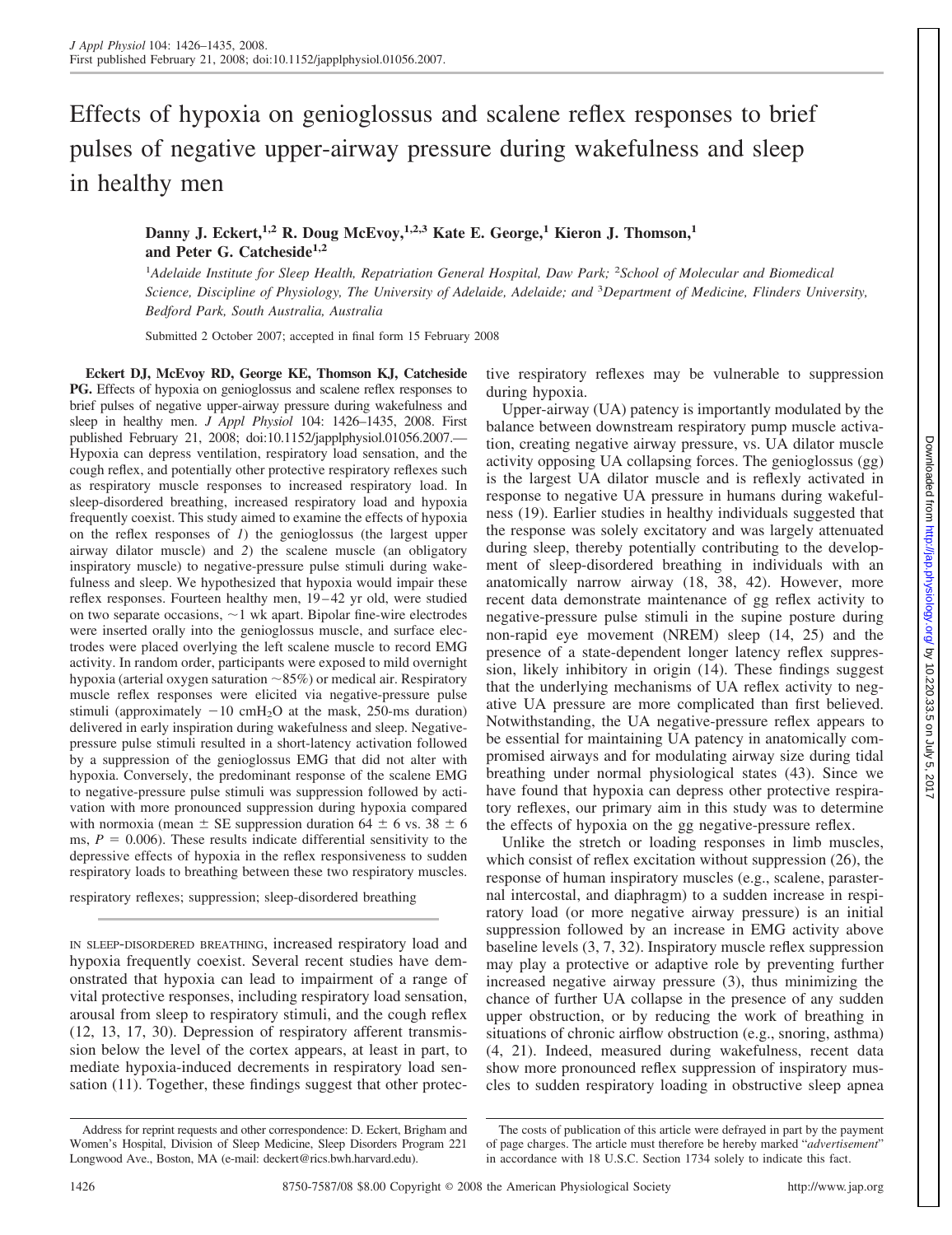(OSA) patients and a positive correlation between reflex suppression and the respiratory disturbance index (21). Thus a further aim of this study was to examine the effects of hypoxia on inspiratory muscle responses to negative-pressure stimuli presented in wakefulness and sleep.

We hypothesized that hypoxia would suppress the gg UA negative-pressure reflex and impair inspiratory muscle reflex responses to negative-pressure pulse stimuli. The morphology of the EMGgg negative-pressure reflex from the normoxia experiments in this study has been described in detail previously (14).

### **MATERIALS AND METHODS**

#### *Subject Selection*

Twenty-one young healthy nonsmoking men, without a history of respiratory disease, sleep-disordered breathing, or regular medication use and with baseline forced expiratory volume in 1 s  $(FEV_1)$  and forced vital capacity (FVC)  $>80\%$  predicted gave informed written consent to participate in the study. The study was approved by the Daw Park Repatriation General Hospital and Adelaide University Human Research and Ethics Committees.

#### *Measurements and Equipment*

Electroencephalograms (C3 and C4), left and right electrooculograms, and submental EMG were applied for sleep staging and arousal scoring. Both nostrils were decongested with xylometazoline hydrochloride nasal spray (Otrivin, Novartis Australasia, Rowville, Victoria, Australia) and anesthetized  $(2\%$  lignocaine, 2 sprays  $\leq 1$  ml total dosage). The half-life of this agent is  $\sim$ 10 min. Two custom-made air-perfused catheters were inserted via the most patent nostril and attached to pressure transducers (MP45, Validyne Engineering, Northridge, CA). One catheter was advanced to the epiglottis 1–2 cm below the base of the tongue under direct visualization (Pepi), the other to the level of the choanae (Pcho). After surface anesthesia (4% lignocaine), two fine-wire Teflon-coated intramuscular electrodes (316SS3T wire, Medwire, Mt. Vernon, NY) were inserted  $\sim$ 4 mm either side of the frenulum to a depth of approximately 1–1.5 cm to measure genioglossus EMG activity (EMGgg). Surface electrodes were also placed overlying scalene (sc), parasternal intercostal, and diaphragm muscles as described previously (3). Each subject was fitted with a nasal mask (Gel mask, Respironics, Murrysville, PA) with a two-way nonrebreathing valve attached (series 2600, Hans Rudolph, Kansas City, MO), and his mouth was taped throughout the sleep period. An additional pressure transducer was fitted to the mask (Pmask). Ear pulse oximetry and continuous sampling of the expirate were used to determine arterial oxygen saturation  $(Sa<sub>O</sub>)$  and end-tidal partial pressure of CO<sub>2</sub> (PET<sub>CO<sub>2</sub>, POET II model 602-3 Criticare</sub> Systems, Waukesha, WI), respectively. ECG was measured continuously. A pneumotachograph (PT36, Erich Jaeger) on the inspiratory side of the breathing valve was used to monitor inspiratory flow and calculate ventilatory parameters. UA negative-pressure pulses (Pmask approximately  $-10$  cmH<sub>2</sub>O, 250-ms duration) were delivered during early inspiration via a computer-controlled rapid actuating solenoid valve system (Iso star, SXE9575-A70-00, Norgren, Switzerland). A schematic of the breathing circuit is displayed in Fig. 1. Negativepressure pulse delivery was controlled via custom-written software that continuously monitored the inspiratory flow signal and triggered solenoid valve switching during early inspiration when flow reached 2 l/min (e.g., Fig. 2). In addition, the software continuously monitored the ECG signal and suppressed pulse delivery during QRS activation to avoid ECG artifact contamination of surface EMG reflex recordings. Pulses were delivered at random during stable breathing every 2–10 breaths.

#### **Schematic of the Breathing Circuit**



Fig. 1. Schematic of the breathing circuit used to deliver negative-pressure pulse stimuli and experimental gas conditions. Refer to text for further detail. Insp, inspiratory; Exp, expiratory; Sa<sub>O2</sub>, arterial oxygen saturation.

Data were acquired simultaneously on two separate recording systems. A Compumedics system (E series, Abbotsford, Victoria, Australia) was used to determine sleep stage and to score arousals. All other data were acquired using a Windaq data-acquisition system (DI-720 DATAQ Instruments). To capture fast-frequency reflex components and synchronize key stimulus magnitude parameters for event-related analysis, inspiratory flow, ECG, EMG, and pressure channels were band-pass filtered (30-1,000 Hz) and sampled at 2 kHz. The remaining channels not directly used for reflex and eventrelated timing purposes were sampled at 200 Hz. An event mark was simultaneously placed on both recording systems coincident with solenoid activation of each pulse allowing both data-acquisition systems to be synchronized.

#### *Protocol*

*Preliminary visit.* Initially, subjects attended a preliminary visit during the day for familiarization with the testing environment, recording equipment, and staff and to obtain informed consent. Spirometry was performed to ensure normal lung function (JLab software version 4.53; Compactlab, Jaeger, Wuerzburg, Germany).

*Main experimental visits.* On two separate occasions,  $\sim$  1 wk apart, subjects arrived at the laboratory 2.5 h before their usual bedtime. Subjects abstained from alcohol and caffeine for at least 12 h before each visit. Once all the sensors and equipment were fitted, several negative-pressure pulses were delivered for familiarization purposes. The lights were then switched off, and subjects were given the opportunity to sleep. Subjects were asked to lie on their backs throughout the study. In the event that subjects became uncomfortable maintaining the supine posture during the night, they were given the opportunity to stretch before returning to sleep on their backs.

After at least 5 min of stable stage 2 sleep, subjects were randomly allocated to breathe either a normoxic or an isocapnic hypoxic gas mixture throughout the night. During normoxia trials, subjects breathed via a circuit attached to a 100-liter reservoir bag filled from compressed dry medical air. During hypoxia trials, the bag was filled from compressed dry  $\sim$ 9% O<sub>2</sub> in N<sub>2</sub>, and the inspired O<sub>2</sub> fraction was adjusted as necessary by adding room air to the breathing circuit via a three-way tap to maintain  $Sa<sub>O</sub>$ , at ~85%. A manual inspiratory bleed of  $CO<sub>2</sub>$  was employed as necessary to ensure isocapnia (Fig. 1). Subjects remained blinded to the test gas condition. Following 15 min of sleep under each gas condition, UA negative-pressure pulses were delivered every 2–10 breaths during stable sleep. Thus reflex data were not collected until after the topical anesthetic agents should have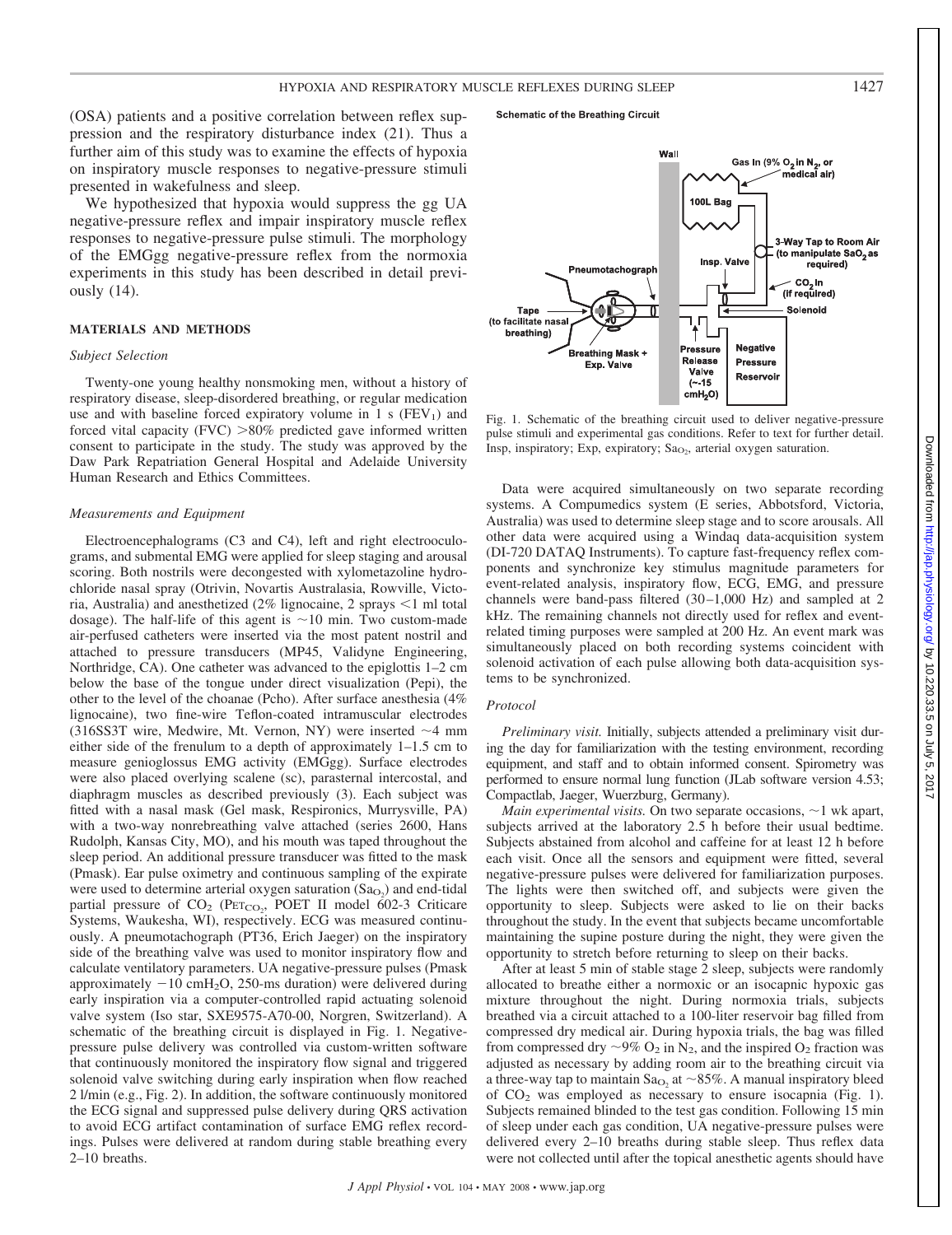# 1428 HYPOXIA AND RESPIRATORY MUSCLE REFLEXES DURING SLEEP



Fig. 2. *A*: example tracings of electroencephalogram (EEG), inspiratory flow, mask pressure, raw genioglossus EMG (EMGgg), and raw scalene EMG (EMGsc) during a negativepressure pulse and the breaths immediately before and following pulse application. *B*: an expanded view of flow, mask pressure, and the raw EMGgg and raw EMGsc responses during the negative-pressure pulse. *C*: ensemble-averaged  $(n = 69$  replicate trials) flow, mask pressure, and rectified EMG responses in a representative subject. Vertical dashed lines represent stimulus onset. Example tracings are from a hypoxia experiment during non-rapid eye movement (NREM) sleep.



the rate of change in pressure was most negative. This point was then used to time-align all replicate pulses for ensemble averaging. Stimulus onset (*time 0*) was defined in the conventional manner as the last point preceding the sudden decrement in the ensembleaveraged Pmask following solenoid activation. Negative-pressure pulse stimulus magnitude was calculated as the minimum pressure after the initial "ringing" observed in the pressure channels as described previously (14). Stimulus rise-time was quantified as the time from the first sudden deflection in Pmask to the nadir of Pmask.

For each subject, all EMG trials free from swallows or movement artifact and, during sleep, from arousal (no arousal in the 1 min before application of the negative-pressure pulse and within the 700 ms immediately after the application of the pulse) were grouped and ensemble-averaged according to sleep stage and gas condition. The three states examined were *1*) wakefulness, *2*) non-rapid eye movement (NREM; stages 2–4 combined), and 3) rapid eye movement (REM). Raw EMG recordings were full-wave rectified for each subject. Using custom-designed semiautomated software, individual subject's ensemble-averaged, rectified EMG reflex responses were visually inspected to measure the presence, timing, and amplitude of each positive and negative component of the EMG response. Examples of representative EMGgg and EMGsc reflex responses and the

worn off, at least 90 min after their administration. In the event of an arousal, pulses were ceased until there was at least 1 min of arousalfree sleep. In the event that the subject woke during the night, the subject was given a 5-min opportunity to return to sleep while the experimental gas remained on. However, if the subject was unable to return to sleep within 5 min, the subject was switched back to room air. Once stable sleep was achieved the subject was returned to the experimental gas condition and pulses recommenced following at least 10 min of stable sleep after returning to breathing the experimental gas. Upon awakening the following morning, the test gas remained on and approximately 50–60 pulses were delivered every 2–10 breaths during wakefulness to elicit EMG reflex responses during wakefulness.

# *Data Analysis*

A single trained sleep technician, blinded to the gas condition, defined the presence of arousals and performed sleep staging according to standard criteria (1, 35). Custom-designed software to detect the most rapid change in Pmask during pulse presentation was employed to align each individual pulse to an accurately identifiable and highly reproducible reference point for EMGgg event-related analyses. Briefly, on breaths preidentified as having a negative-pressure pulse presented, the software identified the point in Pmask at which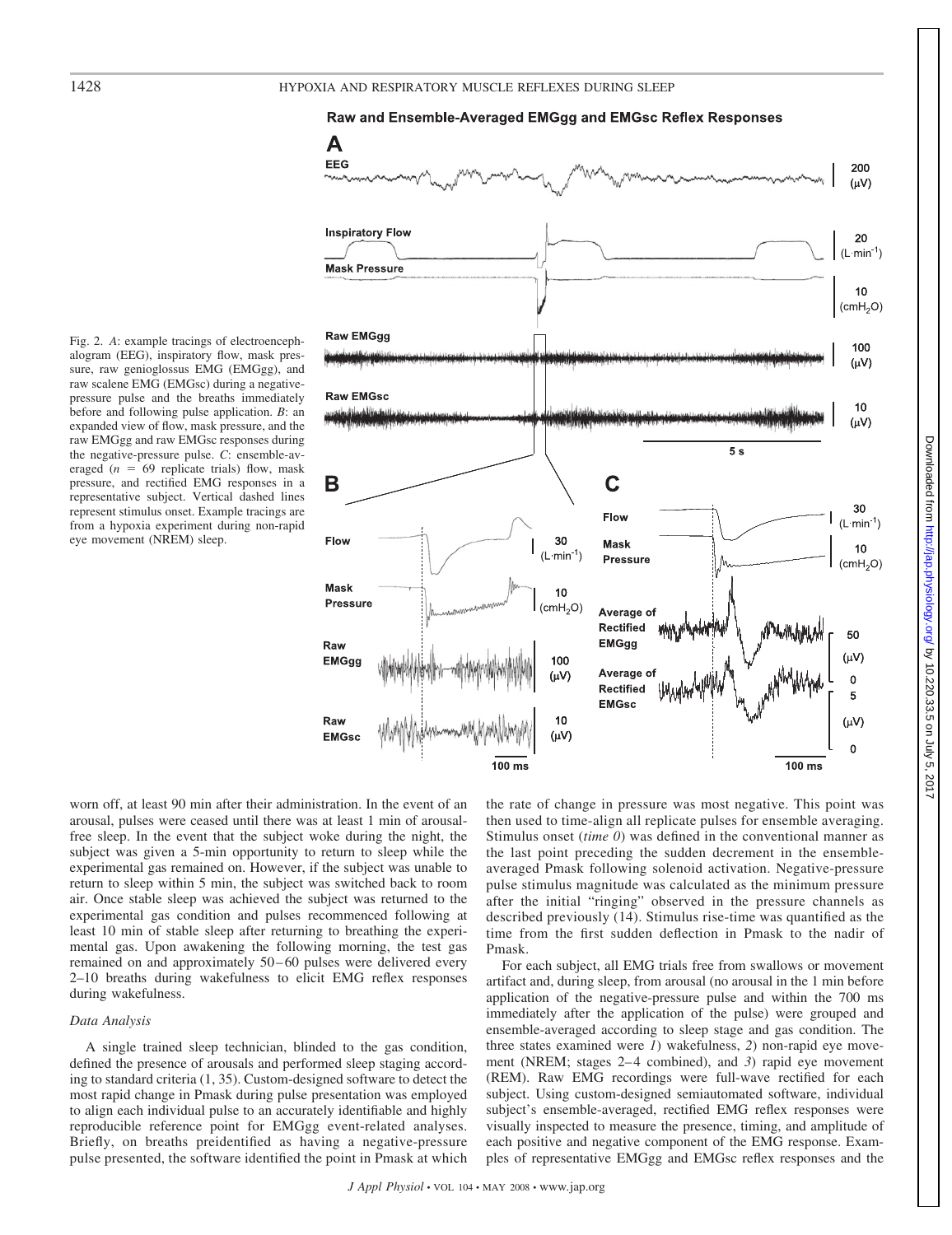criteria used to define the various reflex characteristics are displayed in Fig. 3. EMG reflex amplitude data were expressed as a percentage of the baseline average EMG activity for the 100-ms preceding pulse onset (14). This approach is similar to that described previously in which reflex amplitude data were expressed as the percent change from the 100-ms preceding period (5, 21). Excitation onset was defined as the point at which the rectified EMG signal crossed baseline before the first sustained (lasting  $>10$  ms) positive EMG peak. Suppression onset was defined as the first point at which the rectified EMG recording crossed the baseline level for a sustained period of  $>10$  ms following the peak of the excitation response if present. The first point at which the rectified EMG returned to baseline levels after the suppression nadir was used to define the cessation of suppression and the onset of the secondary excitation for EMGsc responses.

Ventilatory parameters were calculated on a per-breath basis using custom-designed software only for the breaths immediately preceding each pulse presentation. Ventilatory parameters for these selected breaths were then separated according to condition (hypoxia vs. normoxia) and state (wakefulness vs. NREM sleep) and ensembleaveraged for each subject.

#### *Statistical Procedures*

ANOVA for repeated measures was used to examine gas (hypoxia vs. normoxia), state (wakefulness vs. sleep state), and interaction effects for EMG reflex peak amplitudes and timing characteristics (SPSS version 12.1, SPSS, Chicago, IL). Similarly, ventilatory parameters across study periods (wakefulness vs. sleep and between gas conditions) were explored using ANOVA for repeated measures. Where significant ANOVA main effects were observed, post hoc comparisons were performed using Dunn-Sidak adjusted Student's paired *t*-tests (24). Given variable signal dropouts between subjects and conditions, complete data were not obtained for all variables. In these instances, the reasons for data loss and the sample size used for analysis are reported for each variable. Statistical significance was inferred when  $P < 0.05$ . All group data are reported as means  $\pm$  SE.

# **RESULTS**

A total of seven subjects did not complete the full study. Four subjects had insufficient sleep on the first experimental visit (3 during hypoxia, 1 during normoxia) and were excluded



Fig. 3. Characterization criteria used to define EMGgg and EMGsc reflex components and timing properties for each subject under each experimental condition. Tracings represent the ensemble-average of the rectified EMGgg  $(n = 75$  replicate trials; *A*) and EMGsc  $(n = 57$  replicate trials; *B*) and corresponding mask pressure (Pmask) profiles in a representative subject. Example tracings are from a hypoxia visit during NREM sleep for the EMGgg and during wakefulness for the EMGsc example. Vertical dashed line at *time 0* corresponding to the first rapid dip in Pmask was used to define stimulus onset. Refer to the text for further detail.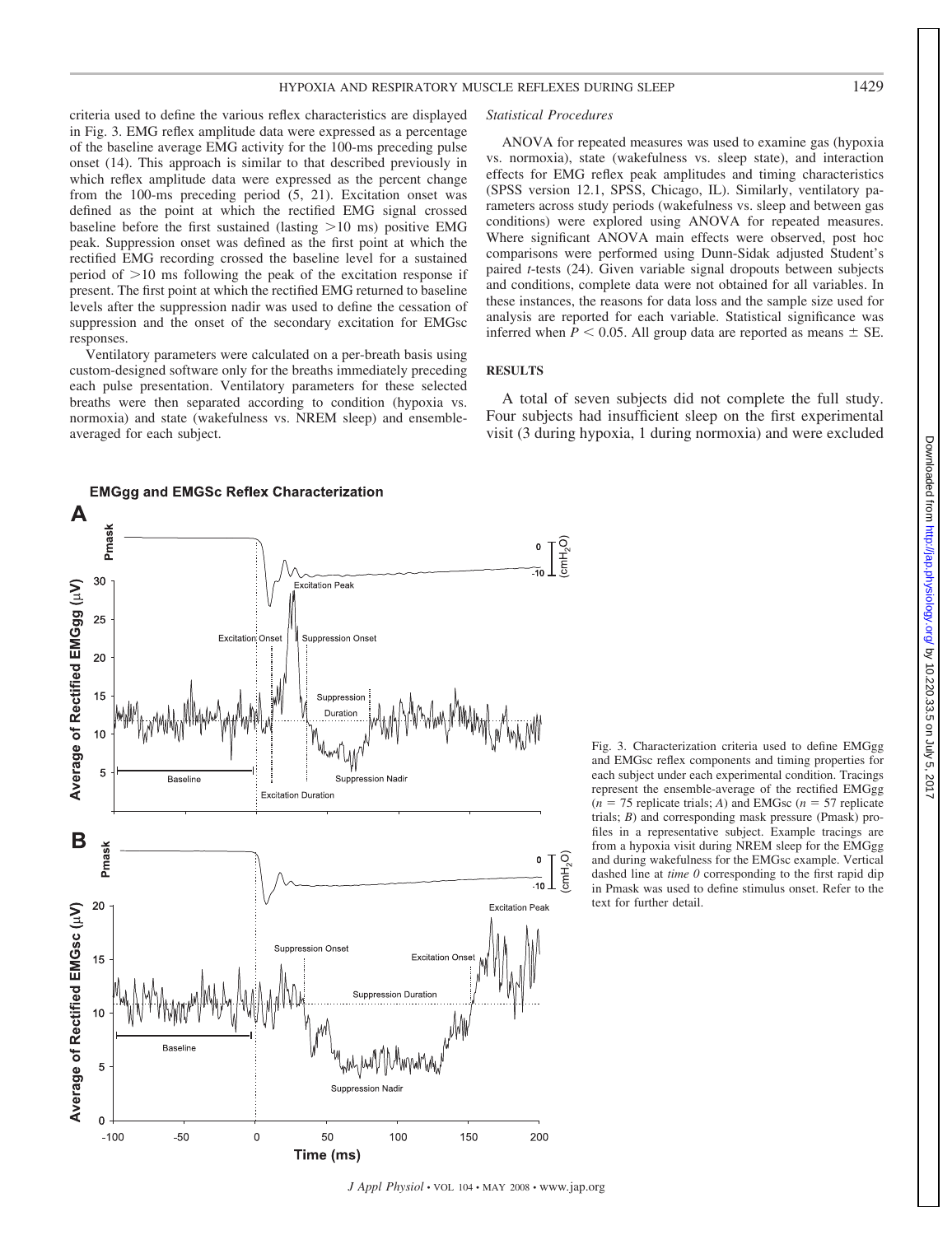from further participation. One subject slept poorly on his second visit (hypoxia) and was unable to return for a repeat visit. One subject was excluded because he demonstrated significant sleep-disordered breathing on the first visit (normoxia). One other subject successfully completed the first visit (normoxia) but was unable to return for his final visit. Thus 14 subjects completed the study protocol.

## *Anthropometric Characteristics and Sleep Architecture*

The mean age and the body mass index for the 14 subjects studied were  $24 \pm 2$  yr and  $24 \pm 1$  kg/m<sup>2</sup>, respectively. Subjects had normal lung function (mean  $FEV_1$  102  $\pm$  4 and FVC 107  $\pm$  4% of predicted). All subjects were able to successfully sleep in the supine posture for the entire data collection period. The background resistance of the breathing circuit was  $2.50 \pm 0.02$  cmH<sub>2</sub>O·l<sup>-1</sup>·s. Epiglottic pressure catheters were prone to blockage and did not provide reliable recordings in most subjects. Of the limited data available under both gas conditions, stimulus intensity at the level of the epiglottis was similar during normoxia and hypoxia during wakefulness  $(-6.7 \pm 1.1 \text{ vs. } -5.7 \pm 0.9 \text{ cmH}_2\text{O}, P = 0.969;$  $n = 4$  subjects) and NREM sleep ( $-8.2 \pm 0.6$  vs.  $-8.3 \pm 1.9$  $cmH<sub>2</sub>O$ ;  $n = 2$  subjects). There were no differences in sleep architecture variables between gas conditions (Table 1).

# *Ventilatory Characteristics*

The ventilatory characteristics immediately before pulse presentation during wakefulness and NREM sleep are displayed in Table 2. By design,  $Sa<sub>O</sub>$ , was significantly lower during hypoxia experiments. There were no other significant gas or gas-by-state interaction effects in any other ventilatory parameter. During NREM sleep, minute ventilation and tidal volume were significantly reduced compared with wakefulness.  $PET_{CO_2}$  levels increased, and there was a small increase in breathing frequency from the waking level (Table 2).

# *Reflex Responses to Brief Pulses of Negative Pressure*

*Genioglossus negative-pressure reflex.* EMGgg reflex data during wakefulness under both gas conditions were not available in three subjects. Post hoc sleep staging revealed that one subject spent the majority of the wakefulness data collection period drifting in and out of stage 1 sleep such that there were insufficient replicate trials to generate rectified EMG reflex responses during wakefulness. In two subjects one of the EMGgg intramuscular electrodes was dislodged before wakefulness measures (1 during a cough on waking in the morning,

Table 1. *Sleep architecture data*

| Normoxia     | Hypoxia     | P Value |
|--------------|-------------|---------|
|              |             |         |
| 19:56        | $19 + 2$    | 0.906   |
| $241 \pm 12$ | $247 \pm 8$ | 0.633   |
| $71 \pm 4$   | $68 \pm 3$  | 0.402   |
| $12 + 5$     | $15 \pm 3$  | 0.319   |
| $53 \pm 3$   | $56 \pm 3$  | 0.319   |
| $30 \pm 4$   | $25 \pm 3$  | 0.096   |
| $5 \pm 1$    | $4 + 1$     | 0.241   |
| $22 \pm 3$   | $23 + 4$    | 0.634   |
|              |             |         |

Data are means  $\pm$  SE;  $n = 14$ . SOL, sleep onset latency; TST, total sleep time; SWS, slow wave sleep; REM, rapid eye movement sleep; AI, arousal index.

Table 2. *Group mean ventilatory characteristics immediately before stimulus presentation during wakefulness and NREM sleep*

|                                 |                 | Normoxia                     |                 | Hypoxia                      |  |  |
|---------------------------------|-----------------|------------------------------|-----------------|------------------------------|--|--|
|                                 | Awake           | <b>NREM</b>                  | Awake           | <b>NREM</b>                  |  |  |
| $Vi.$ 1/min                     | $9.3 \pm 0.3$   | $7.1 \pm 0.3$ †              | $9.6 \pm 0.5$   | $7.8 \pm 0.4$ †              |  |  |
| V <sub>T</sub> . liters         | $0.76 \pm 0.06$ | $0.51 \pm 0.03$ <sup>+</sup> | $0.78 \pm 0.04$ | $0.53 \pm 0.02$ <sup>+</sup> |  |  |
| $f_{\rm B}$ , min <sup>-1</sup> | $13.4 \pm 0.5$  | $14.2 \pm 0.5$ †             | $13.1 \pm 0.4$  | $14.5 \pm 0.6$ †             |  |  |
| PIF, 1/min                      | $30.6 \pm 1.5$  | $28.9 \pm 3.1$               | $32.4 \pm 2.1$  | $28.9 \pm 2.1$               |  |  |
| $PETCO2$ , Torr                 | $41.7 \pm 0.8$  | $45.2 \pm 0.7$ †             | $39.7 \pm 0.9$  | $44.1 \pm 0.7$               |  |  |
| Sa <sub>O</sub> , $%$           | $97.9 \pm 0.2$  | $97.6 \pm 0.1$               | $86.2 \pm 0.5*$ | $85.9 \pm 0.2*$              |  |  |

Data are means  $\pm$  SE for the breath immediately before pulse onset;  $n = 14$ . Minute ventilation  $(VI)$ , inspiratory tidal volume  $(VI)$ , breathing frequency  $(f_B)$ , peak inspiratory flow (PIF), end-tidal  $CO_2$  (P $ETCO<sub>2</sub>$ ), and arterial blood oxygen saturation  $(Sa<sub>O2</sub>)$  are shown during wakefulness and non-REM (NREM) sleep. \*Significant difference compared with normoxia. †Significant difference compared with wakefulness.

the other on removal of the mouth tape in the morning). Consequently, data for analysis of EMGgg reflex activity were available in 11 subjects. The number of artifact-free stimuli, EMGgg peak reflex amplitudes, timing, and stimulus properties during wakefulness and NREM sleep are summarized in Table 3. For this analysis, similar numbers of pulses were presented during normoxia and hypoxia in wakefulness ( $62 \pm$ 3 vs. 59  $\pm$  2, *P* = 0.360) and in NREM sleep (79  $\pm$  8 vs. 73  $\pm$ 7,  $P = 0.447$ ). Negative-pressure pulse stimuli resulted in a short-latency peak followed by prolonged suppression of the rectified EMGgg in the normoxia and hypoxia experiments during wakefulness and NREM sleep. Phasic EMGgg activity was observed in all of these subjects (e.g., Fig. 2). The baseline average EMGgg activity in the 100 ms before pulse onset was

Table 3. *Effect of hypoxia on EMGgg reflex characteristics to negative-pressure pulse stimuli during wakefulness and NREM sleep*

|                               | Normoxia       |                  |                | Hypoxia          |
|-------------------------------|----------------|------------------|----------------|------------------|
|                               | Awake          | <b>NREM</b>      | Awake          | <b>NREM</b>      |
| Excitation phase              |                |                  |                |                  |
| Onset latency, ms             | $25 + 2$       | $22 \pm 1$       | $27 \pm 1$     | $23 + 2$         |
| Peak amplitude,               |                |                  |                |                  |
| %baseline                     | $236 \pm 36$   | $206 \pm 14$     | $226 \pm 35$   | $193 + 9$        |
| Peak latency, ms              | $37 + 2$       | $32 \pm 2*$      | $38 \pm 1$     | $34 \pm 2*$      |
| Duration, ms                  | $24 \pm 3$     | $19 \pm 1$       | $22 \pm 2$     | $21 \pm 2$       |
| Suppression phase             |                |                  |                |                  |
| Onset latency, ms             | $50 \pm 2$     | $41 \pm 2$       | $50 \pm 2$     | $45 \pm 2$       |
| Nadir amplitude,              |                |                  |                |                  |
| %baseline                     | $67 + 6$       | $47 + 5*$        | $63 \pm 6$     | $42 + 4*$        |
| Nadir latency, ms             | $70 \pm 5$     | $64 \pm 1$       | $72 + 9$       | $67 + 2$         |
| Duration, ms                  | $41 \pm 7$     | $41 \pm 2$       | $49 \pm 10$    | $40 \pm 4$       |
| Stimulus properties           |                |                  |                |                  |
| Pmask, $cmH2O$                | $-9.4 \pm 0.3$ | $-10.5 \pm 0.4*$ | $-9.1 \pm 0.2$ | $-10.3 \pm 0.3*$ |
| Pmask rise time, ms           | $11 \pm 0.3$   | $12 \pm 0.1$     | $11 \pm 0.7$   | $11 \pm 0.3$     |
| Pcho, $cmH2O$                 | $-8.5 \pm 0.5$ | $-9.3 \pm 0.7^*$ | $-8.1 \pm 0.4$ | $-9.3 \pm 0.6*$  |
| No. of artifact-free<br>pulse |                |                  |                |                  |
| presentations                 | $56 + 3$       | $73 \pm 8$       | $53 \pm 2$     | $67 \pm 8$       |

Values are means  $\pm$  SE;  $n = 11$ . Data are presented for the subjects in whom values for all the measured variables were available under all conditions. EMGgg, genioglossus electromyogram; Pmask, mask pressure; Pcho, choanal pressure. \*Significant difference compared with wakefulness.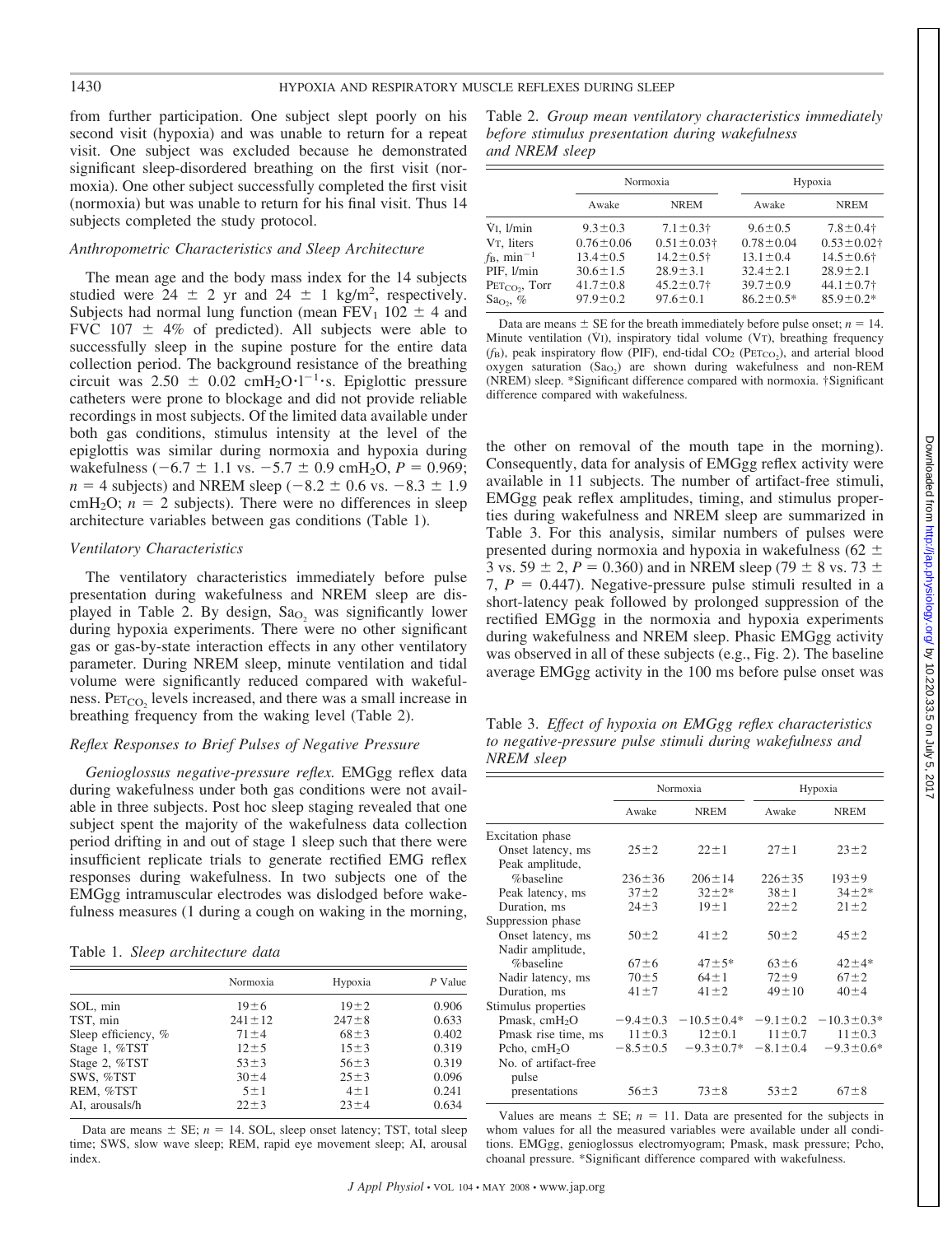not different between normoxia and hypoxia (16  $\pm$  5 vs. 36  $\pm$  $12 \mu V$ ,  $P = 0.174$ ).

The initial peak occurred earlier during NREM sleep compared with wakefulness under both gas conditions. After the initial peak phase there was a suppression of EMGgg amplitude below baseline that was significantly greater during NREM sleep compared with wakefulness. Stimulus magnitude was greater during NREM sleep compared with wakefulness as measured by mask and choanal pressures (Table 3). However, stimulus rise-times did not differ between NREM sleep and wakefulness (Table 3). There were no differences in EMGgg reflex component amplitudes or latencies between gas conditions.

Sufficient REM sleep to present repeated negative-pressure pulse stimuli was achieved in five subjects under both gas conditions. While replicate trials were limited during normoxia and hypoxia experiments ( $n = 7 \pm 2$  vs.  $n = 9 \pm 2$ ,  $P =$ 0.913), the predominant reflex response was a prolonged period of suppression with (40%) or without (60%) any preceding excitation. As described previously, EMGgg suppression was most pronounced during REM sleep (14). However, in the present study there were no gas or gas-by-state interaction effects in EMGgg reflex peak amplitudes or latencies during REM.

*Inspiratory muscle reflex responses.* Similar to other reports (5, 21), the signal-to-noise ratio for surface electrode EMG recordings overlying the diaphragm and intercostal muscles proved to be poor and insufficient to discern reflex responses. EMGsc reflex responses were reliably observed in 10 of the 14 subjects during wakefulness and NREM sleep under both gas conditions. The number of artifact-free stimuli, EMGsc peak reflex amplitudes, timing and stimulus properties during wakefulness and NREM sleep are summarized in Table 4. Similar numbers of pulses to allow for EMGsc analysis were presented

Table 4. *Effect of hypoxia on EMGsc reflex characteristics to negative-pressure pulse stimuli during wakefulness and NREM sleep*

|                      | Normoxia       |                  |                       | Hypoxia                 |
|----------------------|----------------|------------------|-----------------------|-------------------------|
|                      | Awake          | <b>NREM</b>      | Awake                 | <b>NREM</b>             |
| Suppression phase    |                |                  |                       |                         |
| Onset latency, ms    | $35 \pm 3$     | $36 \pm 2$       | $33 \pm 3$            | $39 \pm 3$              |
| Nadir amplitude,     |                |                  |                       |                         |
| %baseline            | $62 \pm 3$     | $63 \pm 4$       | $50 + 3 + 1$          | $61 \pm 3$              |
| Nadir latency, ms    | $64 \pm 8$     | $60 \pm 4$       | $87 + 5 +$            | $78 + 4$ †              |
| Duration, ms         | $41 \pm 9$     | $36 \pm 6$       | $76 + 9$ <sup>+</sup> | $51 \pm 5*$             |
| Excitation phase     |                |                  |                       |                         |
| Onset latency, ms    | $76 + 9$       | $72 + 5$         | $109 + 9$ †           | $91 \pm 3$ <sup>+</sup> |
| Peak amplitude,      |                |                  |                       |                         |
| %baseline            | $157 \pm 8$    | $145 \pm 7$      | $174 \pm 10$          | $154 \pm 13$            |
| Peak latency, ms     | $121 \pm 12$   | $108 + 9$        | $152 \pm 12$          | $162 + 27$              |
| Stimulus properties  |                |                  |                       |                         |
| Pmask, $cmH2O$       | $-9.7 \pm 0.3$ | $-10.8 \pm 0.4*$ | $-9.1 \pm 0.3$        | $-10.5 \pm 0.3*$        |
| Pmask rise time, ms  | $11 \pm 0.3$   | $12 \pm 0.2$     | $12 \pm 0.6$          | $11 \pm 0.2$            |
| Pcho, $cmH2O$        | $-8.0 \pm 0.6$ | $-10.3 \pm 0.5*$ | $-8.1 \pm 0.5$        | $-10.1 \pm 0.4*$        |
| No. of artifact-free |                |                  |                       |                         |
| pulse                |                |                  |                       |                         |
| presentations        | $55 \pm 4$     | $70 + 9$         | $52 + 2$              | $60 \pm 8$              |

Values are means  $\pm$  SE;  $n = 10$ . Data are presented for the subjects in whom values for all the measured variables were available under all experimental conditions. EMGsc, scalene electromyogram. \*Significant difference compared with wakefulness within a gas condition. †Significant difference compared with corresponding state during normoxia. ‡Significant gas-by-state interaction effect.

during normoxia and hypoxia in wakefulness (63  $\pm$  4 vs. 61  $\pm$ 3,  $P = 0.734$ ) and in NREM sleep (75  $\pm$  9 vs. 70  $\pm$  9,  $P =$ 0.516). Two EMGsc reflex patterns were observed to negativepressure pulse stimuli: *1*) suppression followed by activation, and *2*) an initial short-latency increase in EMGsc activity followed by the pattern described above. Phasic EMGsc activity was observed in all of these subjects (e.g., Fig. 2). The baseline average EMGsc activity in the 100 ms before pulse onset was not different between normoxia and hypoxia (3.4  $\pm$ 0.5 vs. 4.3  $\pm$  0.7  $\mu$ V, *P* = 0.246).

ANOVA revealed that the latency to the nadir of the suppression response, the latency to the onset of the subsequent excitatory response, and the latency to the peak of the excitatory response were all significantly delayed during hypoxia compared with normoxia. Accordingly, the duration of EMGsc reflex suppression was also significantly prolonged during hypoxia compared with normoxia. However, post hoc tests showed no significant differences between gas conditions for EMGsc reflex suppression duration during NREM sleep (*P* 0.076) or for the latency to the peak of the subsequent excitatory response during wakefulness  $(P = 0.073)$  and NREM sleep ( $P = 0.119$ , Table 4).

There was a trend toward the amplitude of the EMGsc suppression nadir being more pronounced during hypoxia compared with normoxia (56  $\pm$  2 vs. 63  $\pm$  3% of baseline, *P* = 0.06). There was a significant state effect  $(P = 0.049)$  whereby the suppression nadir amplitude was most pronounced during wakefulness. There was also a significant state-by-gas interaction effect for the amplitude of the suppression nadir such that suppression nadir amplitude was most pronounced during hypoxia in wakefulness (Table 4). Suppression duration was greater during wakefulness compared with NREM sleep (59  $\pm$ 6 vs. 43  $\pm$  43,  $P = 0.008$ ). However, this difference was only statistically significant post hoc within the hypoxia condition (Table 4). There were no other state, gas, or interaction effects for EMGsc reflex characteristics. There were too few replicate trials during REM sleep such that the signal-to-noise ratio of the ensemble-averaged surface EMGsc recordings was poor and inadequate to discern any reflex responses from background EMG activity.

In addition to the suppression and subsequent excitation EMGsc reflex morphology, an initial short-latency increase in EMGsc activity before the suppression phase was present in some but not all subjects and to varying degrees between wakefulness and sleep and the two gas conditions. Examples of EMGsc reflex responses in two subjects during wakefulness and NREM sleep are displayed in Fig. 4. Where present, the amplitude and timing characteristics were quantified using the same criteria used for the initial EMGgg peak (Fig. 3*A*) with the exception of a shorter minimum duration  $(55 \text{ ms})$  given the short duration of this peak. The reflex characteristics and variability of the presence of an initial short-latency increase in EMGsc activity before the suppression phase are reported in Table 5. In 2 of the 10 subjects there was no initial increase in EMGsc activity before the suppression phase. In two separate subjects an initial increase in EMGsc activity before the suppression phase was present in all four experimental conditions. In the six remaining subjects the presence of an initial increase in EMGsc activity was more variable, occurring in some but not all of the experimental conditions (Table 5).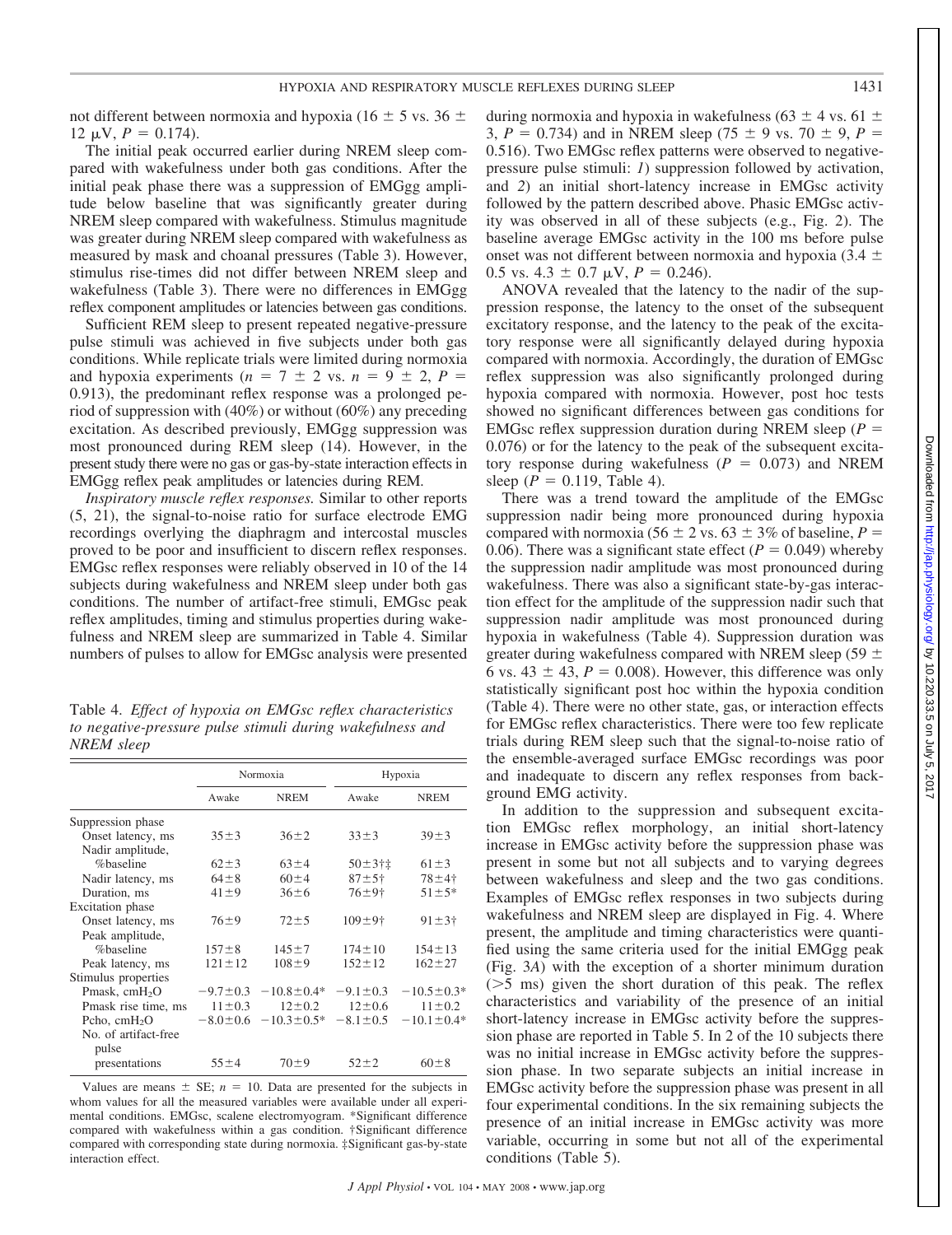Ensemble-Averaged Rectified EMGsc Reflex Responses during Wakefulness and NREM Sleep in Two Individual Subjects



Fig. 4. Ensemble-averaged rectified EMGsc reflex responses and ensembleaveraged Pmask profile to brief negative-pressure pulse stimuli in 2 subjects during wakefulness and NREM sleep. For *subject 1*,  $n = 61$  and  $n = 69$ replicate trials during wakefulness and NREM sleep, respectively; and for *subject 2, n* = 61 and  $n = 44$ , respectively. Vertical dashed line at *time 0* represents stimulus onset.

#### **DISCUSSION**

In this study, EMGgg and EMGsc reflex responses to brief pulses of negative UA pressure during wakefulness and sleep were compared between conditions of mild isocapnic hypoxia  $(Sa<sub>O</sub>, ~85%)$  and normoxia. The EMGgg negative-pressure reflex was unaffected by hypoxia. However, the latency of several components of the EMGsc reflex response to negative pressure was increased and EMGsc reflex suppression duration was prolonged during hypoxia compared with normoxia.

# *Respiratory Muscle Reflex Response Patterns to Negative-Pressure Pulse Stimuli*

As described in detail in a recent report (14) the response of the genioglossus muscle to brief pulses of negative UA pressure consisted of an initial excitatory phase followed by prolonged suppression below baseline. The morphology of this response was similar during normoxia and hypoxia in wakefulness and NREM sleep.

The response of several human inspiratory muscles to a sudden increase in respiratory load delivered during midinspiration in wakefulness consists of an initial suppression (onset  $\sim$ 35–40 ms) followed by excitation (onset  $\sim$ 80–100 ms) (3, 7, 32). In this study, the morphology and timing of the suppression and subsequent excitatory components of the EMGsc reflex response to a rapid-onset negative-pressure pulse delivered during early inspiration was comparable to previous reports (3–5, 21). The finding that the latencies for suppression onset for EMGsc and EMGgg were similar suggests that similar mechanisms may be involved in the genesis of these reflex components.

In addition to the suppression phase, an initial brief increase in EMGsc activity was also observed in 50% of trials during wakefulness and in 70–80% of trials during NREM sleep. Given its variable nature and short duration, this may reflect an artifactual peak associated with more synchronous motoneuron firing without necessarily a subsequent increase in firing frequency and/or motoneuron recruitment (i.e., excitation) (28, 33, 44). Previous EMGsc reflex studies employed midinspiratory occlusive stimuli delivered in the seated upright position and did not report the presence of an initial short-latency peak (3–5, 21). Thus methodological differences in the timing of the stimulus (early inspiration), stimulus properties (rapid negative-pressure pulse), and posture (supine) may have also contributed to the presence of this initial peak in the present study.

# *Effects of Hypoxia on Respiratory Reflex Responses to Negative-Pressure Pulse Stimuli*

*EMGgg.* Sustained overnight hypoxia did not alter the EMGgg reflex responses to negative pressure. This finding is consistent with previous wakefulness reflex data (37) and a report demonstrating no change in baseline EMGgg activity during brief periods of isocapnic hypoxia alone  $(3 \text{ min}, S_{4<sub>O</sub>})$  $\sim$ 80–85%) or when combined with inspiratory resistive loading (~5–15 cmH<sub>2</sub>O·l<sup>-1</sup>·s) during NREM sleep (39). Together these data suggest that the hypoglossal motor nucleus and the various components involved in the EMGgg negative-pressure reflex arc [i.e., the nucleus tractus solitarius (NTS) and UA mechanoreceptors] are relatively insensitive to mild sustained isocapnic hypoxia. This is in contrast to data obtained in adult cats demonstrating low tolerance of hypoglossal motoneurons to mild hypoxia (31) and recent observations in humans of impaired sensory processing of respiratory load (11, 12, 17, 30) and suppression of the cough reflex during sustained hypoxia (13). The respiratory afferent pathways activated during respiratory loading, airway occlusion, cough provocation, and negative airway-pressure pulses all relay through the NTS. Previous studies have suggested that the NTS may be an important site of hypoxia-induced neural inhibition (16, 40). The inhibitory effects of hypoxia on cough provocation sensitivity and respiratory load sensation but not the EMGgg negative-pressure reflex, suggest either that hypoxia does not exert inhibitory effects on these responses at the NTS (i.e., cortical pathways and/or peripheral receptor impairment may be involved) or that they relay through different second-order afferents that are differentially sensitive to hypoxia.

*EMGsc.* Unlike the EMGgg reflex response, several latency components of the EMGsc reflex response were delayed and the duration of suppression was greater during hypoxia compared with normoxia. Even in the absence of hypoxia, patients with asthma and OSA also demonstrate similar changes in EMGsc reflex responses to sudden respiratory loading (4, 21).

Table 5. *Reflex characteristics and variability of the presence of an initial increase in EMGsc activity before the suppression phase*

|                           | Normoxia   |              | Hypoxia    |              |
|---------------------------|------------|--------------|------------|--------------|
|                           | Awake      | <b>NREM</b>  | Awake      | <b>NREM</b>  |
| No. of subjects in whom   |            |              |            |              |
| initial peak occurred     | 5/10       | 8/10         | 5/10       | 7/10         |
| Onset latency, ms         | $30 \pm 4$ | $25 + 2$     | $25 + 4$   | $26 \pm 4$   |
| Peak amplitude, %baseline | $158 + 6$  | $168 \pm 14$ | $149 + 7$  | $179 \pm 14$ |
| Peak latency, ms          | $35 + 4$   | $30 \pm 1$   | $34 + 4$   | $32 + 3$     |
| Duration, ms              | $11 \pm 3$ | $14 + 2$     | $13 \pm 3$ | $15 + 2$     |

Values are means  $\pm$  SE from the subjects in whom an initial peak was present as indicated in first row.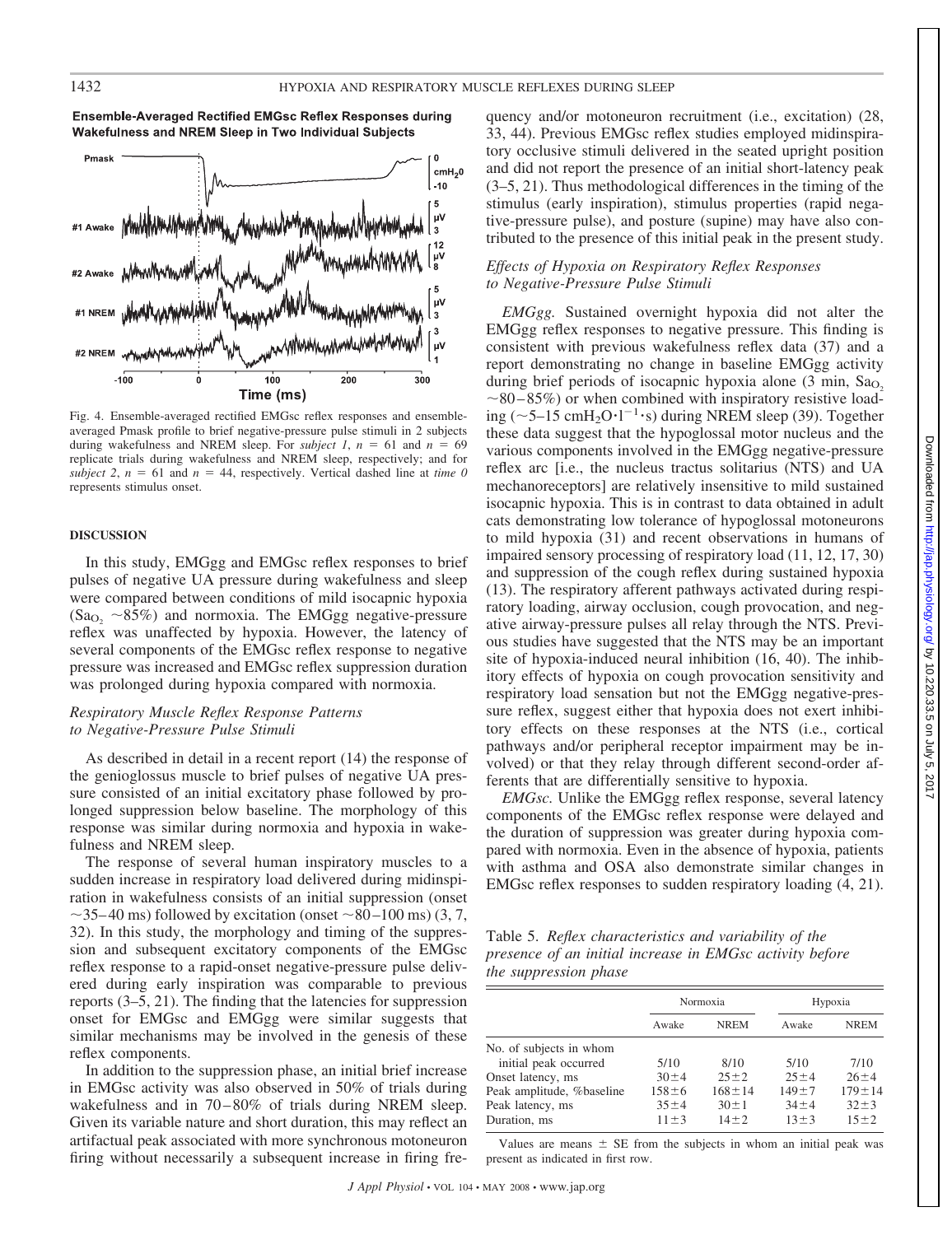This altered reflex has been proposed to be an adaptive response to repetitive exposure to increased respiratory load (4, 21). In support of this hypothesis, the duration and nadir of suppression measured during wakefulness positively correlate with the respiratory disturbance index in OSA patients  $(21)$ .

Intramuscular sensory receptors (muscle spindles and tendon organs) rather than intrathoracic or airway receptors appear to be particularly important in mediating suppression of inspiratory muscle activity during transient loading (3, 5, 7). The precise central nervous system sites and synapses to the EMGsc reflex arc are not known although pontomedullary inspiratory neurons may be involved (3, 21, 32). More pronounced EMGsc reflex suppression during hypoxia may be mediated at one or multiple levels within the reflex arc. Hypoxia-induced changes in the sensitivity of intramuscular sensory receptors may be important. Indeed, animal and human data show that hypoxia across a range of magnitudes, including Sa<sub>O<sub>2</sub></sub> values comparable to the present study, can lead to marked changes in the sensitivity of muscle spindles and Golgi tendon organs in a variety of skeletal muscles (8, 23, 46). Hypoxia may also lead to depressed central drive (i.e., alterations in interneuron and pontomedullary neuron excitability) as has been shown to occur in other reflex pathways (10). Thus a net inhibitory effect at the level of the brain stem to the neurons involved in this reflex response may contribute to more pronounced EMGsc reflex suppression. This altered reflex response may be one of many that occur during hypoxia as part of a central chemosensitive inhibitory network (29).

# *Methodological Considerations*

Given the within-subjects repeated-measures study design (1-wk interval between experiments), we elected to only study men due to the known influence of changes in respiratory stimulant hormones that occur throughout the menstrual cycle and their associated effects on ventilation and genioglossus muscle activation (34). Further, the prevalence of sleep-disordered breathing is greater in men than women (45). However, the absence of data on female subjects remains a relative weakness of the present study, and future carefully designed studies are required to address this important issue.

The applicability of these results to sleep-disordered breathing remains uncertain given that increased respiratory load is normally of much more gradual onset than the rapid onset stimulus required to elicit discernible reflex responses. Thus reflex responses may differ under these two circumstances. Nevertheless, our findings indicate that inspiratory muscle reflex responses may well be importantly modulated by hypoxia when hypoxia accompanies increased inspiratory load. Greater EMG reflex suppression to increased breathing load may help explain overnight apnea prolongation (6) and delayed arousal to respiratory load under conditions of hypoxia (17).

We studied young healthy individuals rather than patients with disease because of the many potential confounding factors associated with sleep-disordered breathing. While this design allowed us to examine the effects of hypoxia per se on respiratory muscle reflexes, several potentially clinically relevant questions arise. For example, EMGgg responses may be more vulnerable during hypoxia in elderly subjects (22). The use of sustained overnight hypoxia in the present may be more akin to disorders such as obesity hypoventilation syndrome rather than OSA, which is characterized by intermittent hypoxia. Indeed, animal data have shown that intermittent hypoxia reduces excitatory hypoglossal nerve output and may be deleterious to UA muscle function (2, 41). Intermittent hypoxia also markedly attenuates baseline EMGgg activity during wakefulness in humans (27). Thus the EMGgg negative-pressure reflex may be impaired during intermittent hypoxia but not sustained hypoxia. Therefore, these variables are worthy of future investigation given that intermittent hypoxia is a predominant feature of OSA and that aging is a risk factor for this disorder.

While care was taken to ensure electrode placement was comparable between gas conditions and surface EMG recordings were reapplied as necessary until impedance values were below 5 k $\Omega$ , slight differences in electrode placement and signal-to-noise ratio may have occurred between gas conditions. To minimize these effects, amplitude data were expressed as a percentage of the prepulse baseline level. Prepulse baseline EMGgg and EMGsc activity did not differ between gas conditions. Given these findings and the repeated-measures design, subtle differences in electrode placement, signal-tonoise characteristics, and other between-night effects are unlikely to have systematically influenced the main study findings.

While reflex responses were reliably observed in the majority of subjects for the scalene muscle, the signal-to-noise ratio for surface electrode recordings overlying the diaphragm and intercostal muscles was insufficient to discern reflex responses. Previous studies that have simultaneously recorded reflex responses to brief respiratory loading in several inspiratory muscles suggest that the scalene responds in a similar fashion to other inspiratory muscles such as the diaphragm (3, 4). However, to more fully characterize inspiratory muscle reflex responses during hypoxia and sleep, further studies with more sensitive diaphragm and intercostal recording techniques are required.

In this study we elected to standardize pulse delivery to early inspiration to enable comparison with the majority of the existing EMGgg negative-pressure reflex data in humans. However, the activation patterns of inspiratory motoneurons differ between the genioglossus and other respiratory muscles (20, 36). Thus reflex responses to negative-pressure pulse stimuli, and potentially the vulnerability to the inhibitory effects of hypoxia, may vary between the scalene and genioglossus muscles throughout the respiratory cycle and contribute to the differential effects that we observed.

Finally, epiglottic pressure measurements were prone to drift, most likely because of buildup of airway secretions on the catheter. Thus we cannot be certain that negative-pressure pulse stimuli at the pharyngeal airway were matched between gas conditions. However, most studies suggest that in the absence of changes in ventilatory drive, respiratory muscle tone, respiratory mechanics, and pharyngeal resistance are unchanged during hypoxia in humans (9, 15, 37). Further, the choanal and mask pressures during negative-pressure pulse stimuli were not different between gas conditions, nor were ventilatory parameters on the breath before stimulus application. These data strongly support that negative-pressure pulse stimuli were indeed similar between gas conditions.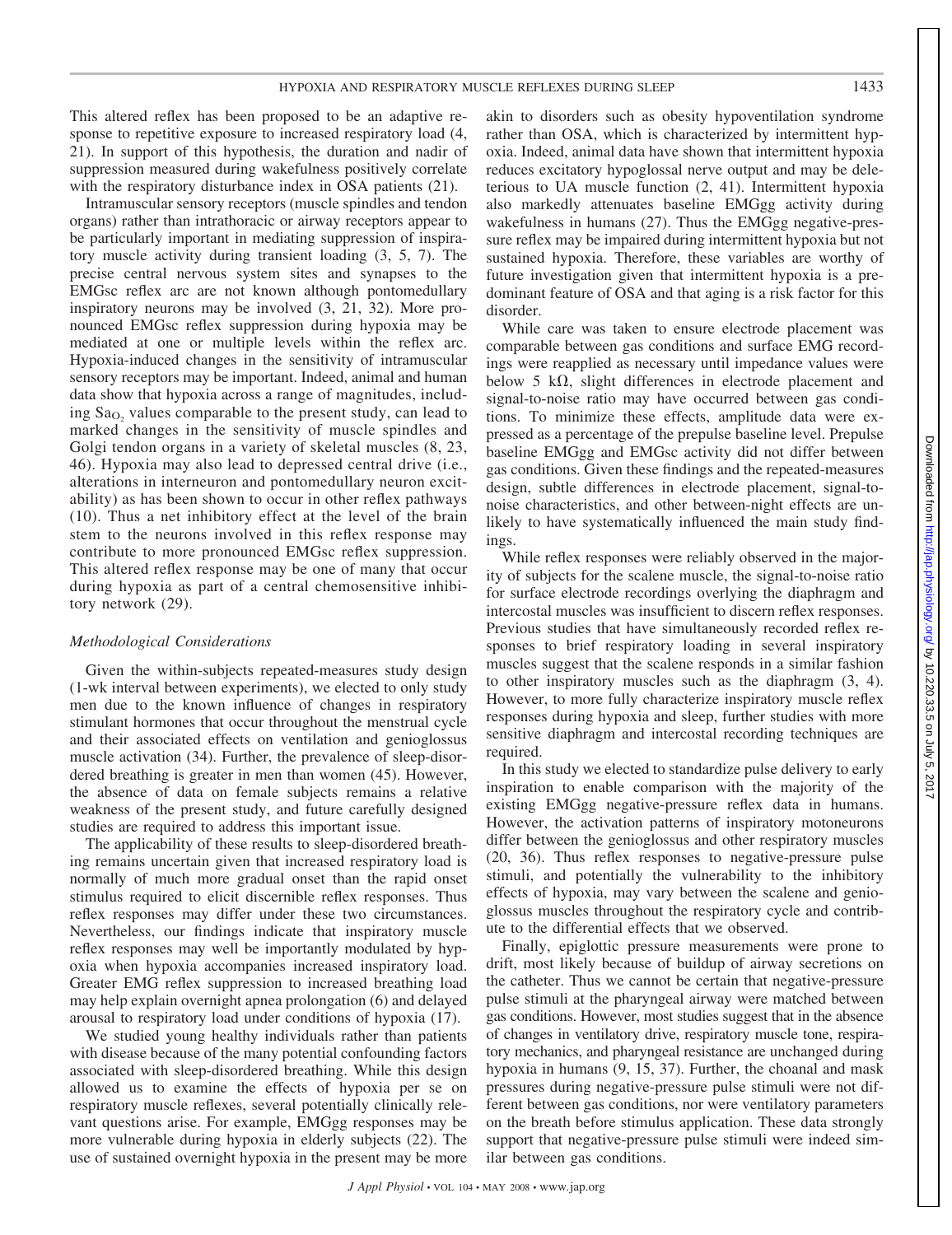# 1434 HYPOXIA AND RESPIRATORY MUSCLE REFLEXES DURING SLEEP

# *Summary and Possible Relevance to Sleep-Disordered Breathing*

This study has demonstrated that EMGsc reflex suppression to brief pulses of negative pressure is prolonged during mild sustained hypoxia during wakefulness and NREM sleep. Reflex suppression of inspiratory muscles to airway occlusion has been postulated by Butler and colleagues (3) to be protective by way of preventing greater downstream negative pressures during times of UA narrowing or obstruction. Hypoxia did not change any of the measured EMGgg negative-pressure reflex characteristics, and the initial increase in EMGgg activity was preserved from wakefulness to NREM sleep. These results indicate differential sensitivity to the depressive effects of hypoxia in the reflex responsiveness to sudden respiratory loads to breathing between the scalene and genioglossus muscle in these healthy young men. The onset latency of the EMGgg suppression reflex component was similar to EMGsc reflex suppression, suggesting these reflex responses may share common neural pathways. Future studies that measure these reflex responses in a range of respiratory muscles (i.e., diaphragm, intercostals) during intermittent hypoxia and in patients with OSA are required to determine clinical significance of these findings.

# **ACKNOWLEDGMENTS**

We are particularly appreciative to Samantha Windler for valuable assistance in scoring arousals and staging the sleep studies. David Schembri and the Respiratory Function Unit staff, Repatriation General Hospital, provided valuable assistance with lung function measurements.

# **GRANTS**

This study was funded by National Health and Medical Research Council of Australia Grant 324733.

# **REFERENCES**

- 1. **American Sleep Disorders Association.** EEG arousals: scoring rules and examples. A preliminary report from the Sleep Disorders Atlas Task Force of the American Sleep Disorders Association. *Sleep* 15: 173–184, 1992.
- 2. **Bradford A, McGuire M, O'Halloran KD.** Does episodic hypoxia affect upper airway dilator muscle function? Implications for the pathophysiology of obstructive sleep apnoea*. Respir Physiol Neurobiol* 147: 223–234, 2005.
- 3. **Butler JE, McKenzie DK, Crawford MR, Gandevia SC.** Role of airway receptors in the reflex responses of human inspiratory muscles to airway occlusion. *J Physiol* 487: 273–281, 1995.
- 4. **Butler JE, McKenzie DK, Gandevia SC.** Impaired reflex responses to airway occlusion in the inspiratory muscles of asthmatic subjects. *Thorax* 51: 490 – 495, 1996.
- 5. **Butler JE, McKenzie DK, Glanville AR, Gandevia SC.** Pulmonary afferents are not necessary for the reflex inhibition of human inspiratory muscles produced by airway occlusion. *J Neurophysiol* 78: 170-176, 1997.
- 6. **Charbonneau M, Marin JM, Olha A, Kimoff RJ, Levy RD, Cosio MG.** Changes in obstructive sleep apnea characteristics through the night. *Chest* 106: 1695–1701, 1994.
- 7. **Davis JN, Sears TA.** The proprioceptive reflex control of the intercostal muscles during their voluntary activation. *J Physiol* 209: 711–738, 1970.
- 8. **Delliaux S, Jammes Y.** Effects of hypoxia on muscle response to tendon vibration in humans. *Muscle Nerve* 34: 754 –761, 2006.
- 9. **Denjean A, Roux C, Herve P, Bonniot JP, Comoy E, Duroux P, Gaultier C.** Mild isocapnic hypoxia enhances the bronchial response to methacholine in asthmatic subjects. *Am Rev Respir Dis* 138: 789 –793, 1988.
- 10. **Dousset E, Steinberg JG, Balon N, Jammes Y.** Effects of acute hypoxemia on force and surface EMG during sustained handgrip. *Muscle Nerve* 24: 364 –371, 2001.
- 11. **Eckert DJ, Catcheside PG, McDonald R, Adams AM, Webster KE, Hlavac MC, McEvoy RD.** Sustained hypoxia depresses sensory processing of respiratory resistive loads. *Am J Respir Crit Care Med* 172: 1047–1054, 2005.
- 12. **Eckert DJ, Catcheside PG, Smith JH, Frith PA, McEvoy RD.** Hypoxia suppresses symptom perception in asthma. *Am J Respir Crit Care Med* 169: 1224 –1230, 2004.
- 13. **Eckert DJ, Catcheside PG, Stadler DL, McDonald R, Hlavac MC, McEvoy RD.** Acute sustained hypoxia suppresses the cough reflex in healthy subjects. Am J Respir Crit Care Med 173: 506-511, 2006.
- 14. **Eckert DJ, McEvoy RD, George KE, Thomson KJ, Catcheside PG.** Genioglossus reflex inhibition to upper-airway negative-pressure stimuli during wakefulness and sleep in healthy males. *J Physiol* 581: 1193–1205, 2007.
- 15. **Goldstein RS, Zamel N, Rebuck AS.** Absence of effects of hypoxia on small airway function in humans. *J Appl Physiol* 47: 251–256, 1979.
- 16. **Gozal D, Simakajornboon N, Czapla MA, Xue YD, Gozal E, Vlasic V,** Lasky JA, Liu JY. Brainstem activation of platelet-derived growth factor-beta receptor modulates the late phase of the hypoxic ventilatory response. *J Neurochem* 74: 310 –319, 2000.
- 17. **Hlavac MC, Catcheside PG, McDonald R, Eckert DJ, Windler S, McEvoy RD.** Hypoxia impairs the arousal response to external resistive loading and airway occlusion during sleep. *Sleep* 29: 624–631, 2006.
- 18. **Horner RL, Innes JA, Morrell MJ, Shea SA, Guz A.** The effect of sleep on reflex genioglossus muscle activation by stimuli of negative airway pressure in humans. *J Physiol* 476: 141–151, 1994.
- 19. **Horner RL, Innes JA, Murphy K, Guz A.** Evidence for reflex upper airway dilator muscle activation by sudden negative airway pressure in man. *J Physiol* 436: 15–29, 1991.
- 20. **Hwang JC, Bartlett D Jr, St. John WM.** Characterization of respiratorymodulated activities of hypoglossal motoneurons*. J Appl Physiol* 55: 793–798, 1983.
- 21. **Jeffery S, Butler JE, McKenzie DK, Wang L, Gandevia SC.** Brief airway occlusion produces prolonged reflex inhibition of inspiratory muscles in obstructive sleep apnea. *Sleep* 29: 321–328, 2006.
- 22. **Klawe JJ, Tafil-Klawe M.** Age-related response of the genioglossus muscle EMG-activity to hypoxia in humans*. J Physiol Pharmacol* 54*, Suppl* 1: S14-S19, 2003.
- 23. **Lagier-Tessonnier F, Balzamo E, Jammes Y.** Comparative effects of ischemia and acute hypoxemia on muscle afferents from tibialis anterior in cats. *Muscle Nerve* 16: 135–141, 1993.
- 24. **Ludbrook J.** On making multiple comparisons in clinical and experimental pharmacology and physiology. *Clin Exp Pharmacol Physiol* 18: 379 – 392, 1991.
- 25. **Malhotra A, Trinder J, Fogel R, Stanchina M, Patel SR, Schory K, Kleverlaan D, White DP.** Postural effects on pharyngeal protective reflex mechanisms. *Sleep* 27: 1105–1112, 2004.
- 26. **Matthews PB.** The human stretch reflex and the motor cortex. *Trends Neurosci* 14: 87–91, 1991.
- 27. **McEvoy RD, Popovic RM, Saunders NA, White DP.** Effects of sustained and repetitive isocapnic hypoxia on ventilation and genioglossal and diaphragmatic EMGs. *J Appl Physiol* 81: 866 – 875, 1996.
- 28. **Miles TS, Turker KS, Le TH.** Ia reflexes and EPSPs in human soleus motor neurones. *Exp Brain Res* 77: 628 – 636, 1989.
- 29. **Neubauer JA, Sunderram J.** Oxygen-sensing neurons in the central nervous system. *J Appl Physiol* 96: 367–374, 2004.
- 30. **Orr RS, Jordan AS, Catcheside P, Saunders NA, McEvoy RD.** Sustained isocapnic hypoxia suppresses the perception of the magnitude of inspiratory resistive loads. *J Appl Physiol* 89: 47–55, 2000.
- 31. **Pierrefiche O, Bischoff AM, Richter DW, Spyer KM.** Hypoxic response of hypoglossal motoneurones in the in vivo cat. *J Physiol* 505: 785–795, 1997.
- 32. **Plassman BL, Lansing RW, Foti K.** Inspiratory muscle responses to airway occlusion during learned breathing movements. *J Neurophysiol* 57: 274 –288, 1987.
- 33. **Poliakov AV, Miles TS.** Quantitative analysis of reflex responses in the averaged surface electromyogram. *J Neurosci Methods* 43: 195–200, 1992.
- 34. **Popovic RM, White DP.** Upper airway muscle activity in normal women: influence of hormonal status. *J Appl Physiol* 84: 1055–1062, 1998.
- 35. **Rechtschaffen A, Kales A.** (editors). *A Manual of Standardized Terminology, Techniques, and Scoring System for Sleep Stages of Human Subjects.* Los Angeles, CA: Brain Information Service/Brain Research Institute, UCLA, 1968.